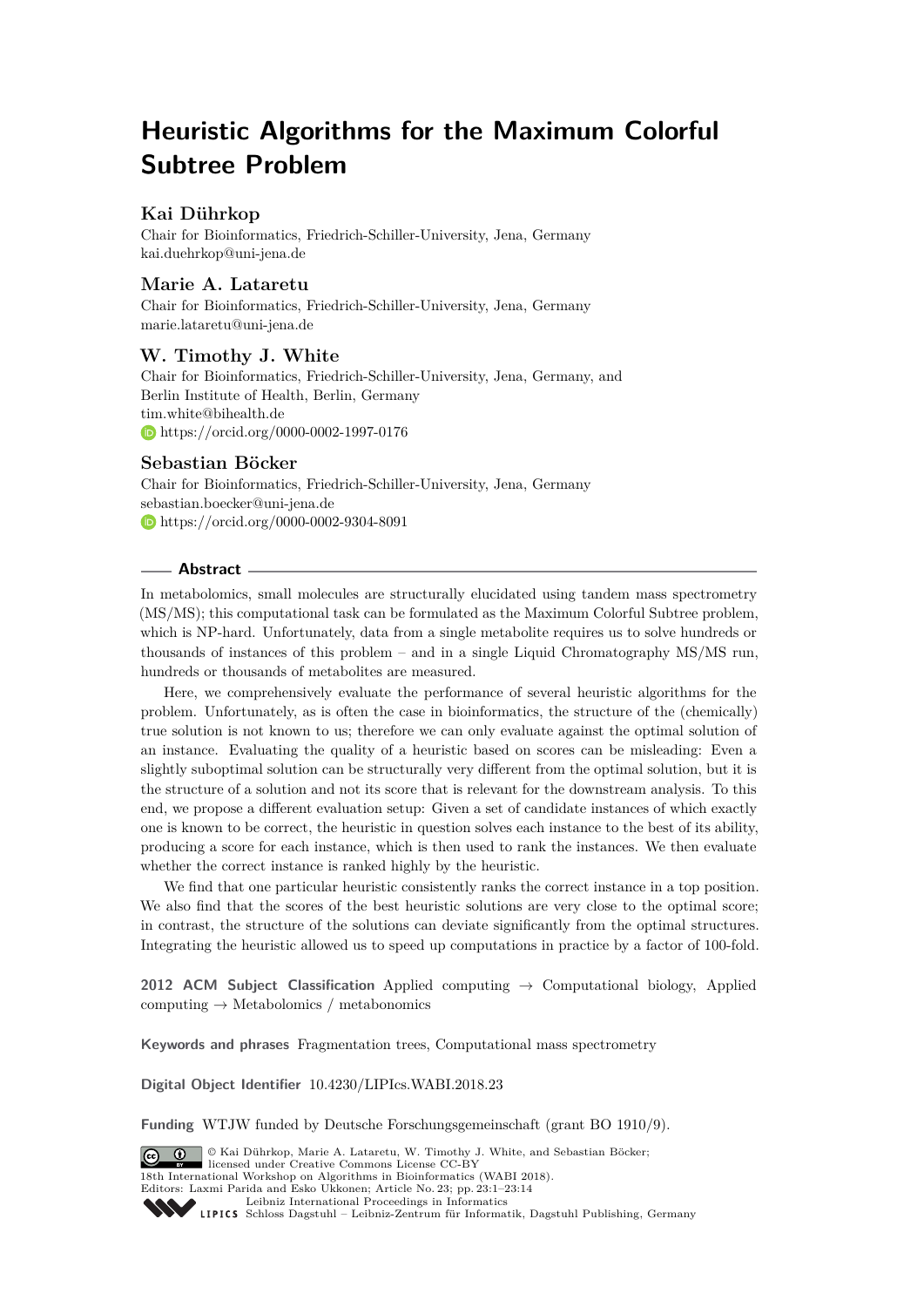#### **23:2 Heuristic Algorithms for the Maximum Colorful Subtree Problem**

# **1 Introduction**

Metabolomics characterizes the collection of all metabolites in a biological cell, tissue, organ or organism using high-throughput techniques [\[10\]](#page-12-0). Liquid Chromatography Mass Spectrometry (LC-MS) is one of the predominant experimental platforms for this task [\[1\]](#page-11-0) and can detect compounds at the attogram level [\[8\]](#page-11-1). Today, a major challenge is to determine the identities of the thousands of metabolites detected in one LC-MS run. This is also true for related fields such as natural products research [\[16,](#page-12-1)[21\]](#page-13-1), biomarker discovery [\[21\]](#page-13-1), environmental science [\[13\]](#page-12-2), or food science. Tandem mass spectrometry (MS/MS) is used to derive information about the structure of a metabolite by fragmenting the molecule and recording the masses of its fragments. Interpretation of the hundreds to thousands of MS/MS spectra generated in a single LC-MS run remains a bottleneck in the analytical pipeline [\[19\]](#page-12-3). MS/MS data is usually searched against spectral libraries [\[17\]](#page-12-4), but only a small number of metabolites (around  $2\%$ ) can be identified in this manner [\[4\]](#page-11-2).

Fragmentation trees were introduced in 2008 [\[3\]](#page-11-3) and were initially targeted towards identifying the molecular formula of the unknown small molecule. Later, it was shown that the structure of fragmentation trees contains valuable information for structural elucidation of the underlying molecule [\[11\]](#page-12-5). In particular, CSI:FingerID combines fragmentation tree computation with multiple kernel learning on these trees [\[6,](#page-11-4) [15\]](#page-12-6), and is the currently bestperforming method for searching MS/MS data in *structure* databases [\[14\]](#page-12-7). Computing an optimum fragmentation tree naturally leads to the MAXIMUM COLORFUL SUBTREE problem [\[2,](#page-11-5) [3\]](#page-11-3). Unfortunately, this problem is NP-hard and also hard to approximate [\[7,](#page-11-6) [12\]](#page-12-8). Algorithms exist to solve the problem either heuristically [\[12\]](#page-12-8) or exactly [\[3,](#page-11-3) [12,](#page-12-8) [20\]](#page-13-2). The problem is a variant of the well-studied GRAPH MOTIF problem  $[5, 9]$  $[5, 9]$ .

Optimization problems in bioinformatics research are designed so that the optimal solution (with regards to the objective function) is "similar" to the true solution, such as the biologically correct phylogenetic tree, the "true" sequence alignment, etc. Unfortunately, many of these optimization problems are NP-hard; furthermore, the true solution is often not known to us. Approximation algorithms are algorithms for (usually) NP-hard problems with provable guarantees on the distance of the returned solution to the optimal one. But this provable guarantee is only for the objective function; in bioinformatics research, we are rarely interested in the objective function value beyond using it to find the optimal solution. Heuristics in bioinformatics are usually designed to find solutions structurally similar to the optimum solution or, even better, the true solution. This makes it intrinsically difficult to evaluate the performance of these heuristics, as we have to define a measure on the structural similarity between the heuristic solution and the true solution; furthermore, the true solution has to be known, which is often not the case.

We will use an alternative approach to evaluate the performance of a heuristic: For many applications, one biological instance results in many computational instances, corresponding to candidates or hypotheses; the score of the solution to each instance is used to rank its corresponding hypothesis. Although the true solution may not be known, we may have information regarding the correct candidate or hypothesis. To this end, we can evaluate a heuristic based on its ability to top-rank the correct candidate.

We propose several heuristics for the MAXIMUM COLORFUL SUBTREE problem, and evaluate these heuristics with regards to their ranking quality. We find that one particular heuristic allows us to quickly shrink the set of plausible candidates (molecular formulas of the precursor molecule). This can be used as a filter, such that optimum solutions have to be sought only for a (preferably small) subset of candidates. We also evaluate whether the structure of the constructed solutions is similar to the optimum solution.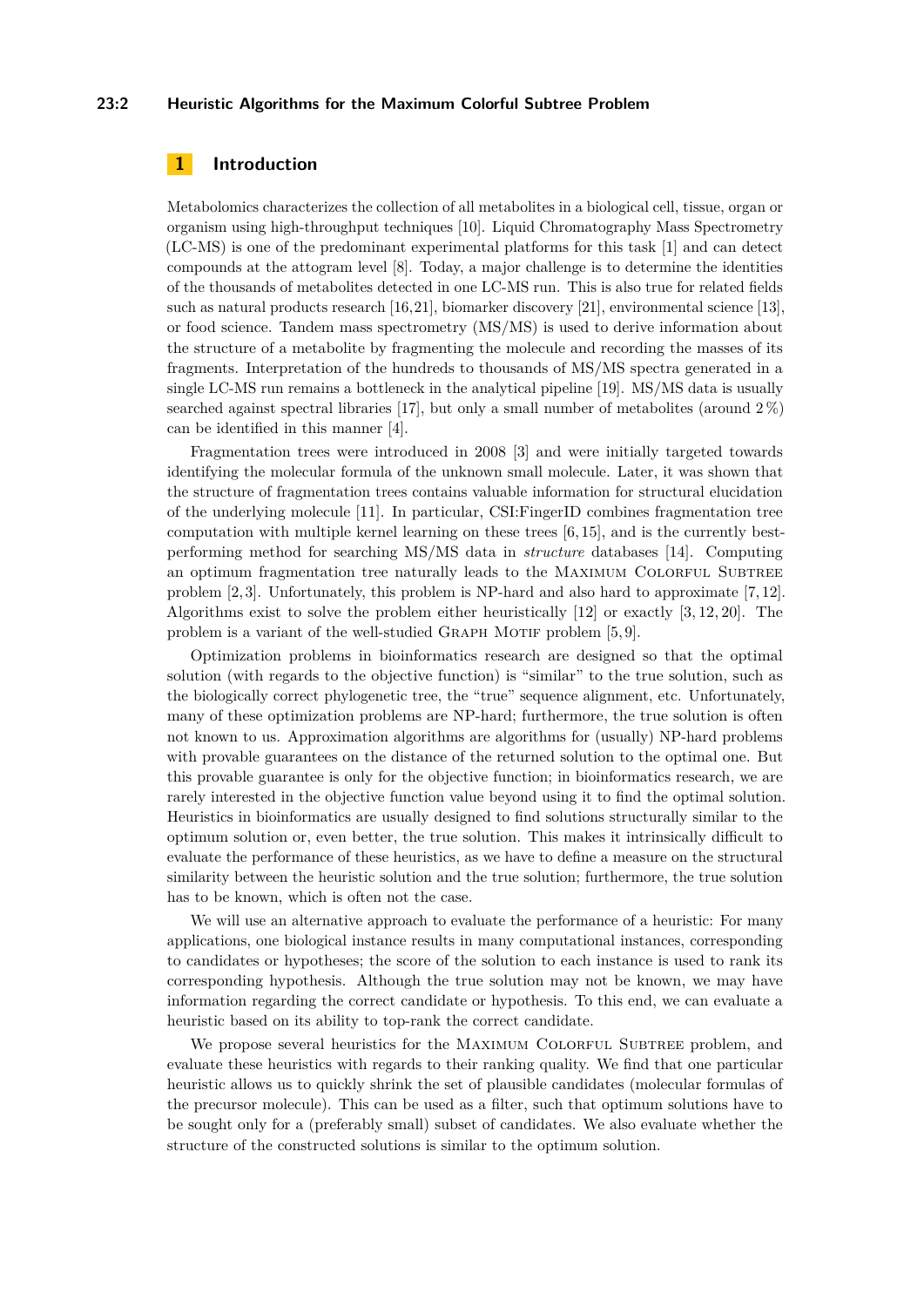# **2 Fragmentation trees and the Maximum Colorful Subtree problem**

Tandem mass spectrometry selects ions with a particular mass, fragments these ions by collision with neutral molecules such as argon or nitrogen, then records the masses of the resulting fragments. Assuming that only identical copies with identical structure are selected, we say that one *precursor ion* with some *precursor mass* was selected. Mass spectrometry measures mass-to-charge instead of mass, but we may assume that all small molecules carry a single charge. Masses of fragments of the molecule are recorded as *peaks* in the MS/MS spectrum.

Details of how to transform the MS/MS spectrum of an (unknown) compound into one or more instances of the Maximum Colorful Subtree problem have been published elsewhere [\[2,](#page-11-5) [3\]](#page-11-3); we briefly recapitulate the process. We consider all molecular formulas from some ground set, such as, all molecular formulas built from the elements CHNOPS. We *decompose* the precursor mass into all possible candidate molecular formulas from this ground set; each candidate molecular formula generates one instance (graph). For each instance, we decompose the fragment peaks in the MS/MS spectrum, ensuring that each fragment molecular formula is a subformula of the candidate molecular formula for the precursor mass. These molecular formulas constitute the nodes of a graph; each node is colored by the peak it stems from. An edge, representing a possible fragmentation event, is present between molecular formulas *u, v* if and only if *v* is a proper subformula of *u*. Now, both nodes and edges receive a certain weight [\[2\]](#page-11-5), based both on prior knowledge (e.g., distribution of loss masses) and the data (e.g., mass difference between a peak and its hypothetical molecular formula); but as pointed out in [\[3\]](#page-11-3), we may encode both kinds of weights using only edge weights. SIRIUS 4 default weights are used, see [\[2\]](#page-11-5). The maximum colorful subtree within each instance is computed, and its weight is used to rank the corresponding candidate molecular formula of the precursor peak.

We can formulate fragmentation tree computation as a stochastic optimization problem, where we try to "best explain" the observed data (the fragmentation spectrum of a small molecule obtained through tandem mass spectrometry) under a hypothesis (the molecular formula of the small molecule, represented by the root vertex) using a maximum a posteriori estimator. The likelihood function rewards hypotheses that explain high-intensity peaks. Each peak in the fragmentation spectrum must be explained at most once, in accordance with the parsimony principle. Böcker and Dührkop [\[2\]](#page-11-5) then show that one can find the maximum a posteriori hypothesis by solving a particular MAXIMUM COLORFUL SUBTREE instance, where edge weights are logs of probabilities of fragmentation events under the model.

We now describe the formal MAXIMUM COLORFUL SUBTREE optimization problem. Let  $G = (V, E)$  be a node-colored, rooted, directed acyclic graph (DAG) with root  $r \in V$  and edge weights  $w : E \to \mathbb{R}$ . Let  $C(G)$  be the set of colors used in *G*, let  $c(v) \in C(G)$  be the color assigned to node  $v \in V$ , and let  $c(U) := \{c(v) | v \in U\}$  for  $U \subseteq V$ . We will consider subtrees  $T = (V_T, E_T)$  of *G* rooted at *r*. We say that *T* is *colorful* if all of its nodes have different colors. The Maximum Colorful Subtree problem asks to find a colorful *r*-rooted subtree *T* of *G* of maximum weight. We may assume that *G* is (weakly) connected and that *r* is the unique source of *G*, as we can remove all nodes from the graph which cannot be reached by a path from the root *r*, without changing the optimal solution. We say that a subgraph  $G' \subseteq G$  is *full* if  $v \in G'$  implies that every edge and vertex reachable from *v* in  $G$ is also in  $G'$ .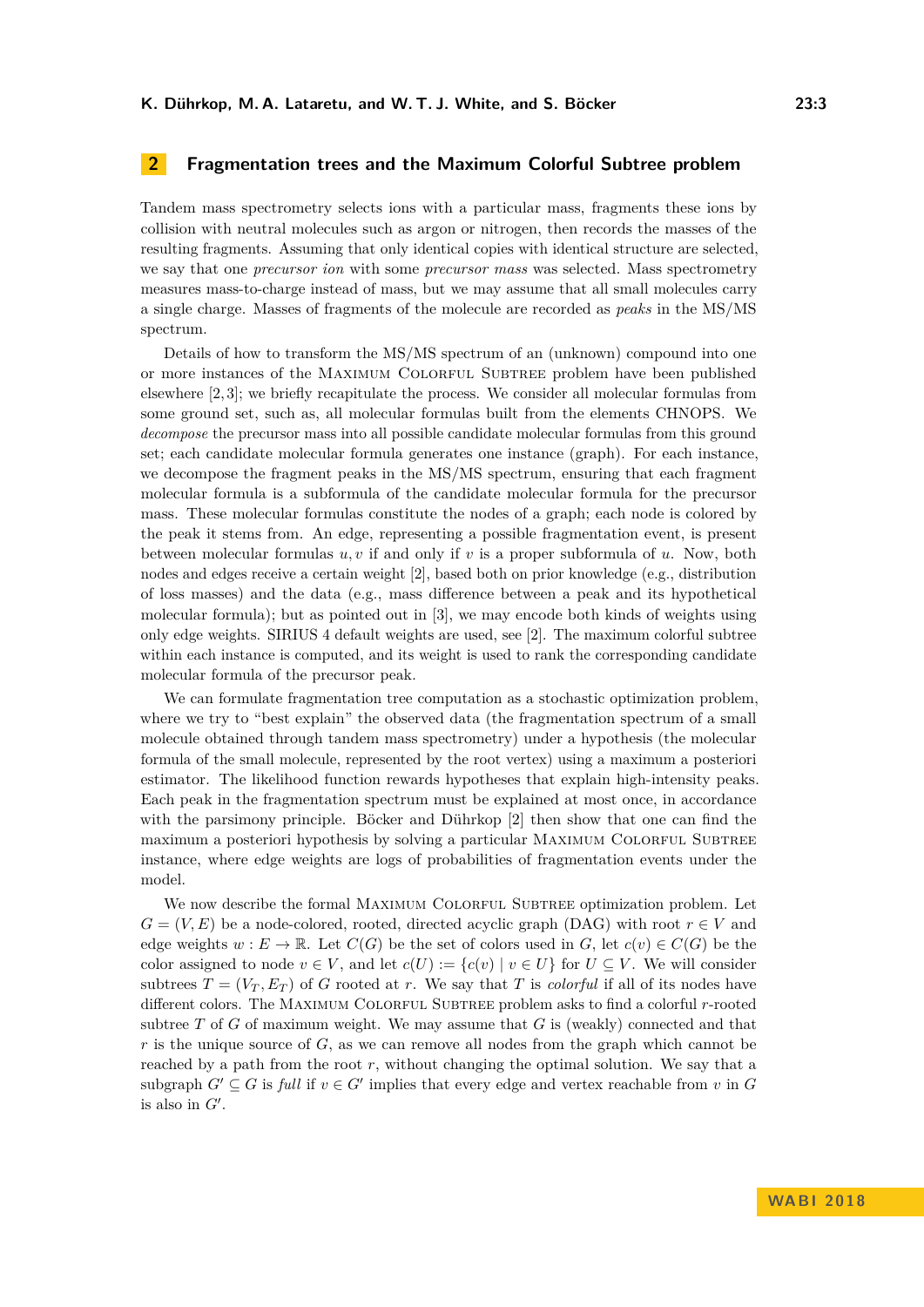## **23:4 Heuristic Algorithms for the Maximum Colorful Subtree Problem**

<span id="page-3-0"></span>

**Figure 1** Illustration of the Remove Dangling Subtrees (RDS) postprocessing. Left: Input tree, where each node *v* is labeled by its score  $D[v]$ . Right: Output tree of weight 24.

We note that previous work on the problem also makes the assumption of a single source, albeit usually implicitly [\[3,](#page-11-3) [11,](#page-12-5) [12,](#page-12-8) [20\]](#page-13-2). From an algorithmic standpoint, problem variants with or without a given root are "basically equivalent": Given an algorithm that does not assume a fixed root *r*, we can solve an instance of the problem variant with root *r* by introducing a superroot  $r^*$  connected solely to  $r$ , sufficiently large edge weight  $w(r^*, r)$  and a new color for  $r^*$ . For the reverse direction, we solve the problem for every  $r \in V$ , then choose the best solution.

There are two peculiarities when computing fragmentation trees that are different from the general problem, and that we will make use of here. First, any DAG used for fragmentation tree computation is *transitive*: That is,  $uv \in E$  and  $vw \in E$  implies  $uw \in E$ . Second, a coloring  $c: V \to C(G)$  of DAG  $G = (V, E)$  is *order-preserving* if there is an ordering ' $\prec$ ' on the colors  $C(G)$  such that  $c(u) \prec c(v)$  holds for every edge *uv* of *G* [\[7\]](#page-11-6). Computing fragmentation trees naturally results in order-preserving colors, as nodes can be colored by the fragment mass that is responsible for this node, and edges exist only between nodes from larger to smaller masses. The MAXIMUM COLORFUL ARBORESCENCE problem [\[7\]](#page-11-6) asks to find a rooted colorful subtree *T* of *G* of maximum weight, where *G* is a DAG with order-preserving colors and edge weights. See [\[7\]](#page-11-6) for numerous complexity results. Here, we will stick with the name "MAXIMUM COLORFUL SUBTREE problem", but nevertheless assume that the coloring is order-preserving, unless indicated otherwise.

## **3 Heuristics for the Maximum Colorful Subtree problem**

The following postprocessing methods can be applied to a tree  $T = (V_T, E_T)$  after any heuristic: The **Remove Dangling Edges** (RDE) postprocessing iteratively removes edges *uv* from *T*, where *v* is a leaf and  $w(uv) < 0$ ; this is repeated until no more such edges are found. In contrast, the **Remove Dangling Subtrees** (RDS) postprocessing does not consider a single edge at a time, but rather full subtrees: Each node  $u \in V_T$  is scored by the maximum weight of any full subtree rooted in  $u$ . Score  $D[u]$  can be computed using dynamic programming:

$$
D[u]:=\sum\nolimits_{uv\in E_T}\max\{0,w(u,v)+D[v]\}
$$

Clearly,  $D[u] \geq 0$ . For each edge *uv* with  $w(u, v) + D[v] < 0$  we remove *uv* and the subtree below it. Both postprocessings can be computed in  $O(|V_T|)$  time using a tree traversal, as every edge is considered once and  $|E_T| = |V_T| - 1$  $|E_T| = |V_T| - 1$ . Figure 1 shows an example of the RDS postprocessing.

We now present heuristics for finding a colorful subtree with root *r* in a transitive DAG with order-preserving coloring and unique source *r*.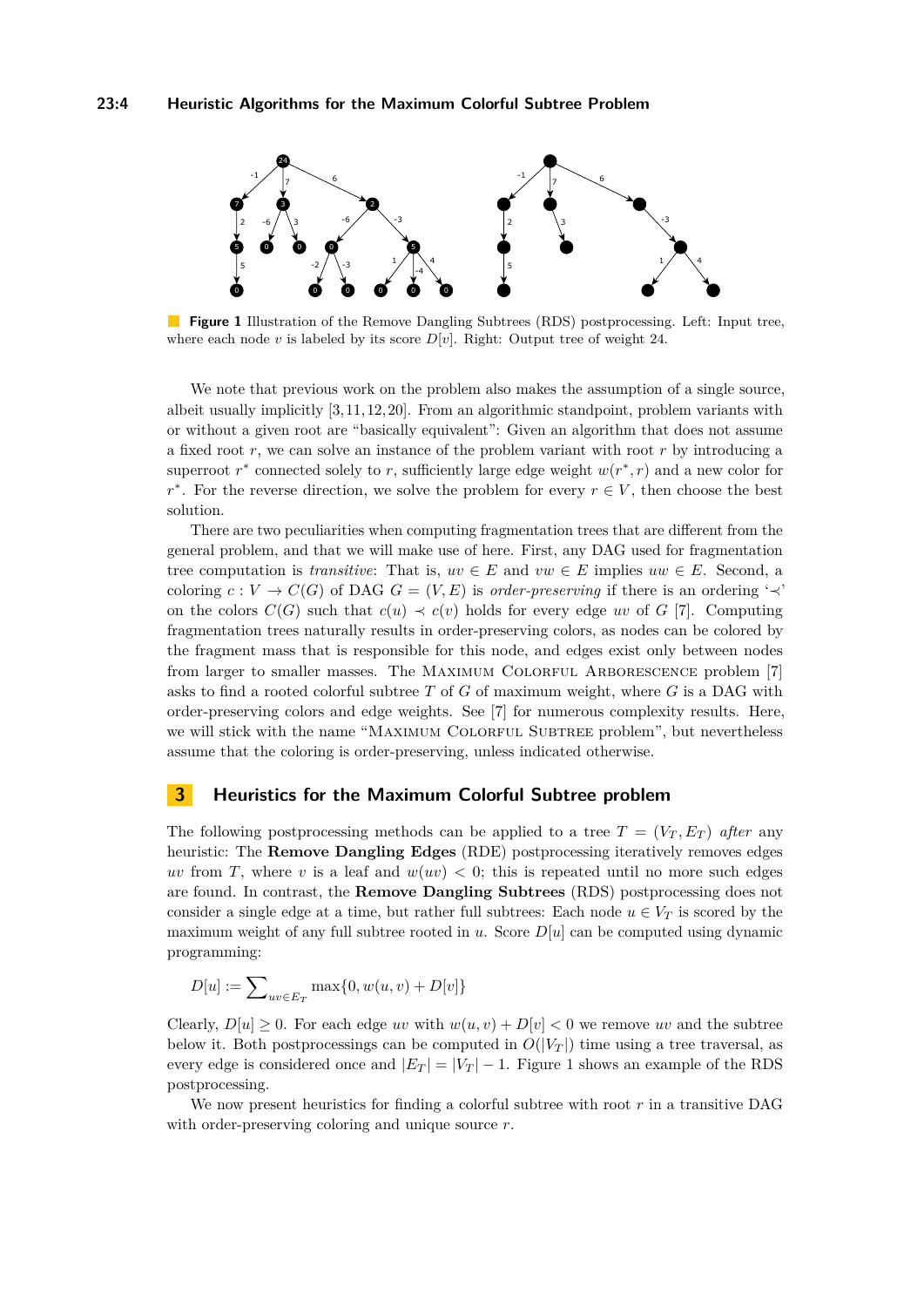#### **K. Dührkop, M. A. Lataretu, and W. T. J. White, and S. Böcker 23:5**

- *Kruskal-style.* This heuristic sorts all edges of the graph by decreasing edge weight, then iteratively adds edges from the sorted list, ensuring that the growing subgraph is colorful and that each node has at most one incoming edge. Since *r* is the unique source of *G*, and since *G* is transitive, this will ultimately result in a colorful subtree of *G*. This heuristic is similar to Kruskal's algorithm for computing a minimum spanning tree; it was called "greedy heuristic" in [\[3\]](#page-11-3).
- *Prim-style.* This heuristic progresses similarly to Prim's algorithm for calculating a minimum spanning tree: The tree  $T = (V_T, E_T)$  initially contains only the root *r* of *G*. In every step, we consider all edges *uv* with  $u \in V_T$  and  $v \notin V_T$  such that  $c(v) \notin c(V_T)$ ; among these, we choose the edge with maximum weight and add it to the tree. We repeat until all colors in the graph are used in the tree; recall that *G* is transitive, so  $rv \in E$  for each  $v \neq r$ . We explicitly do not quit when adding the first negative-weight edge *uv*, as the newly reached node *v* may allow us to later add other edges with positive weight. The Prim-style heuristic will usually result in a different tree than the Kruskal-style heuristic, due to the colorfulness constraint.
- $\blacksquare$  *Insertion.* This heuristic is a modification of the "insertion heuristic" from [\[12\]](#page-12-8). We again start with a tree  $T = (V_T, E_T)$  containing only the root r of G. The heuristic greedily attaches nodes labeled with unused colors. For every node *v* with  $c(v) = c'$  unused, and every node *u* already part of the solution, we calculate how much we gain by attaching *v* to *u*. To calculate this gain  $I(u, v)$ , we take into account the score of the edge *uv* as well as the possibility of rerouting other outgoing edges of *u* through *v*:

$$
I(u, v) := w(uv) + \sum_{x \in V_T, w(vx) > w(ux)} (w(vx) - w(ux))
$$

where we assume  $w(uv) = -\infty$  if  $uv \notin E$ . The node with maximum gain is then attached to the partial solution, and edges are rerouted as required. See [\[12\]](#page-12-8) for details; different from there, we do not iterate over colors in some fixed order but instead, consider all unused colors in every step.

- *Top-down.* The top-down heuristic [\[3\]](#page-11-3) is also greedy, but always adds paths beginning at  $\mathbf{r}$ the root to the partial solution. The partial solution initially contains only the root *r* of *G*. The heuristic greedily constructs a path starting at the root which is added to the partial solution; the next node of the path is chosen so that it maximizes the weight of the added edge, simultaneously ensuring that the partial solution remains colorful and does not violate the tree property. If no such edge exists, the algorithm restarts at the root, and searches for another path. It terminates if no edge at the root can be selected. In the resulting tree, all internal nodes but the root have exactly one child. This heuristic extends even simpler heuristics that attach all nodes to the root, which have been in frequent use for molecular formula determination from MS/MS data.
- *Critical Path*<sup>1</sup>. Again, we iteratively build a tree  $T = (V_T, E_T)$ ; initially, the partial ц. solution *T* contains only the root *r* of *G*. The score  $S[u]$  of a node  $u \in V$  is the maximum weight of a path *p* from *u* to any node *v*, such that  $c(p) \cap c(V_T) \subseteq \{c(u)\}$ ; that is, the path does not use nodes with colors already present in the tree, except for the color of the starting node. We can compute  $S[u]$  using the recurrence

<span id="page-4-0"></span>
$$
S[u] := \max_{uv \in E, c(v) \notin c(V_T)} \{0, S[v] + w(uv)\}
$$
\n(1)

where we use that the coloring of *G* is order-preserving, since in that case no two nodes of the path have the same color. We assume  $\max \emptyset = 0$  when computing [\(1\)](#page-4-0). We iterate over the ordered colors *c* in reverse order, computing *S*[*u*] for all nodes *u* of color *c*. The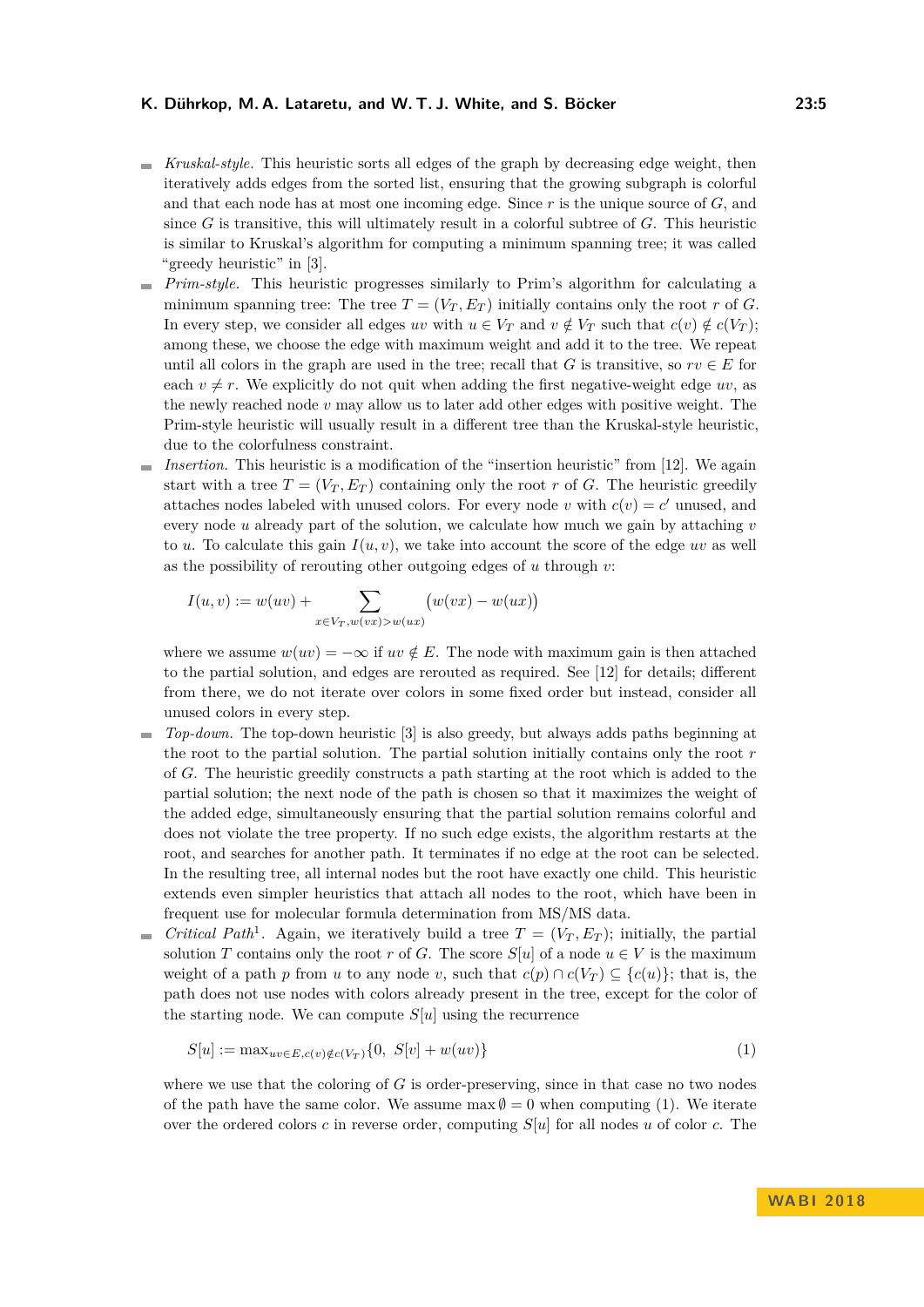## **23:6 Heuristic Algorithms for the Maximum Colorful Subtree Problem**

<span id="page-5-0"></span>

**Figure 2** Left: Example for the *Critical Path*<sup>1</sup> heuristic. Nodes are labeled by score, solid lines show the tree, dashed lines the rest of the graph. Grayed-out nodes have colors already used in the subtree. Right: An example input graph for which Critical Path<sup>1</sup> produces a better tree than Critical Path<sup>2</sup>. Nodes  $v$  and  $z$  are the same color; all other nodes have distinct colors. The two solid edges are the suboptimal tree output by Critical Path<sup>2</sup>. Critical Path<sup>1</sup> initially chooses the path *ruvx* for a score of 6, then adds *vy* for a total of 8. Critical Path<sup>2</sup> begins in the same way by choosing the first edge *ru* of the heaviest path for a score of 2, but in its second step it chooses the weight-5 edge *rz*, as the heaviest path starting with *uv* has weight 4. No further edges can be added, so the total weight is 7.

*critical path p* of maximum score can be found by backtracing from the maximum entry  $S[u]$  with  $u \in V_T$ . We add p to T, then iterate, recomputing S for the new set of used colors  $c(V_t)$ . See Figure [2](#page-5-0) (left) for an example.

- *Critical Path*<sup>2</sup> *.* This heuristic also relies on critical paths, but adds, in each iteration,  $\overline{\phantom{a}}$ only the first edge of the critical path to the partial solution. We note that this heuristic does not dominate the Critical Path heuristic, meaning that in certain cases, the subtree computed by this heuristic has smaller weight than that computed by the Critical Path heuristic; see Figure [2](#page-5-0) (right) for an example.
- Critical Path<sup>3</sup>. This heuristic combines the Insertion heuristic with the Critical Path  $\blacksquare$ heuristic: In each step the heuristic chooses the edge *uv* with  $u \in V_T$  that maximizes the sum of critical path score and insertion score  $S[u] + I(u, v)$ .
- *Maximum.* All heuristics compute lower bounds of the maximum score; therefore the  $\overline{a}$ maximum score over all heuristic solutions is also a lower bound.

## **3.1 Time complexity of the heuristics**

Let  $n := |V|$ ,  $m := |E|$ , and  $k := |C(G)|$ . Clearly,  $k \leq n$  and in applications, we usually have  $k \ll n$ . Furthermore,  $|V_T| \le k$  holds for the returned subtree  $T = (V_T, E_T)$ .

- It is easy to check that the Kruskal-style heuristic has time complexity  $O(m \log n)$  for sorting all edges according to weight. Connectivity testing can then be performed in sub-logarithmic time per considered edge using a union-find data structure [\[18\]](#page-12-9); checking for colorfulness is easily accommodated by initially placing all nodes of the same color in the same component. The overall time complexity thus remains  $O(m \log n)$ . Similarly, the Prim-style heuristic requires  $O(m \log n)$  time.
- For the Insertion heuristic, computing the gains  $I(u, v)$  for a particular *v* and for all *u*  $\blacksquare$ requires  $O(k^2)$  time, since  $u, x \in V_T$ . Hence, choosing one *v* to attach to the growing tree requires  $O(k^2n)$  time, resulting in  $O(k^3n)$  total running time.

However there exists a more complicated yet faster implementation for this heuristic: For each  $v \in V$ , we maintain two scores,  $in(v)$  and  $out(v)$ , which correspond to the two terms on the RHS of the definition of  $I(u, v)$ . Specifically,  $in(v) = \max_{u \in V_T} w(uv)$ , and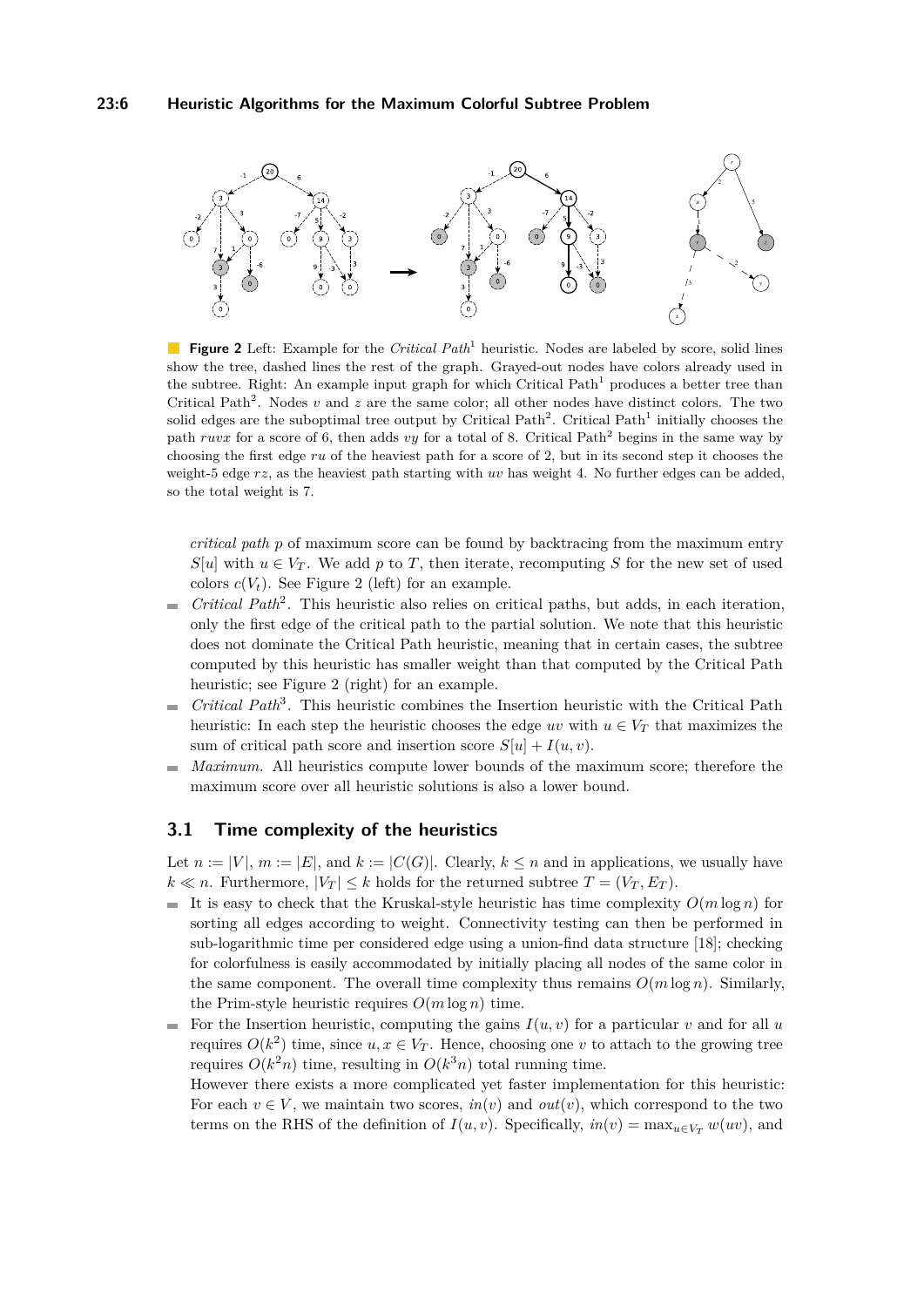### **K. Dührkop, M. A. Lataretu, and W. T. J. White, and S. Böcker 23:7**

 $out(v) = \sum_{x \in V_T} \max\{0, w(vx) - w(p_T(x), x)\},$  where  $p_T(x)$  is the parent of *x* in *T* for all  $x \in T$ . To choose the next node to insert, we look for the node  $v \in V$  maximizing  $in(v) + out(v)$ , ignoring nodes of already-used colors, which takes  $O(n)$  time (and could in practice often finish early if we search in decreasing order of one of these terms, and know an upper bound on the other). We then perform a single  $O(k)$ -time scan to find its optimal parent in the tree, and then make two further updates: First, for all  $u \in V$ , set  $in(u) \leftarrow \max\{in(u), w(vu)\}\$ and  $out(u) \leftarrow out(u) + \max\{0, w(uv) - w(p_T(v), v)\}\$ . Second, for all  $x \in V_T$ , check whether the incoming edge *yx* (i.e.,  $y = p_T(x)$ ) can be improved by rerouting via *v*; if so, delete *yx*, insert *vx* and for all  $u \in V$  such that  $w(yx) \leq w(ux)$ , set  $out(u) \leftarrow \max\{0, out(u) - (w(vx) - w(yx))\}$ . The second update, which dominates, needs  $O(kn)$  time per inserted node, for  $O(k^2n)$  overall.

- The Top-down heuristic searches at most *k* times for the maximum weight edge leaving a ÷ node; since there are  $O(n)$  such edges, the running time is  $O(kn)$ .
- For the Critical Path<sup>1</sup> heuristic, we need  $O(m)$  time to compute the  $S[u]$  values and to  $\sim$ identify the path of maximum weight. This is repeated at most  $k-1$  times, resulting in a total running time of  $O(km)$ . The same holds true for Critical Path<sup>2</sup>. For Critical Path<sup>3</sup> we can again maintain an *out*(*v*) table that contains the score bonus we get for attaching a node in the intermediate tree as a child of *v* and deleting its previous incoming edge. After each insertion of an edge into the intermediate tree we have to perform the two update operations on *out* which takes  $O(kn)$  time per insertion. In total we need  $O(k^2n + km)$  time to compute Critical Path<sup>3</sup>. In applications, *k* is very small and  $n \ll m$ , so the  $O(km)$  part for calculating the critical paths requires most of the computation time.

## <span id="page-6-0"></span>**3.2 Computing the** *k***-best fragmentation trees exactly**

Even if we do not trust the structural quality of the heuristic solution, the above heuristics allow us to speed up fragmentation tree computation: We first select a single candidate (molecular formula of the precursor) using one of the heuristics, then compute the optimal solution for this instance using an exact method  $[3, 12, 20]$  $[3, 12, 20]$  $[3, 12, 20]$ . In practice, this approach has two shortcomings: Even though certain heuristics show a very good performance in selecting the correct molecular formula (see below), this correct answer is not known to us in application; but we will observe that the computed fragmentation tree will often not be the optimum fragmentation tree, if we also consider other molecular formula candidates and corresponding instances.

Even worse, it is usually not sufficient in application to select a single best candidate using the heuristic, then re-compute the fragmentation tree for the corresponding instance. Instead, we usually want to know optimal fragmentation trees for the *k* best-scoring candidates. This is independent of whether results are reported to the user, who wants to use fragmentation tree structure to survey if computations and, hence, the assigned precursor molecular formula are trustworthy; or, if we perform some downstream computational analysis based on fragmentation tree structure, such as CSI:FingerID [\[6\]](#page-11-4). In particular for "large" metabolites with mass beyond 600 Dalton, this is necessary because neither the heuristics nor the exact method will always allow us to find the correct candidate; only by considering several candidates can we be sufficiently sure that the correct answer is present.

We propose the following heuristic to compute optimum fragmentation trees for the *k*-best molecular formula candidates: First, we compute heuristic solutions for all candidates, and order molecular formula candidates according to the heuristic score. Next, we compute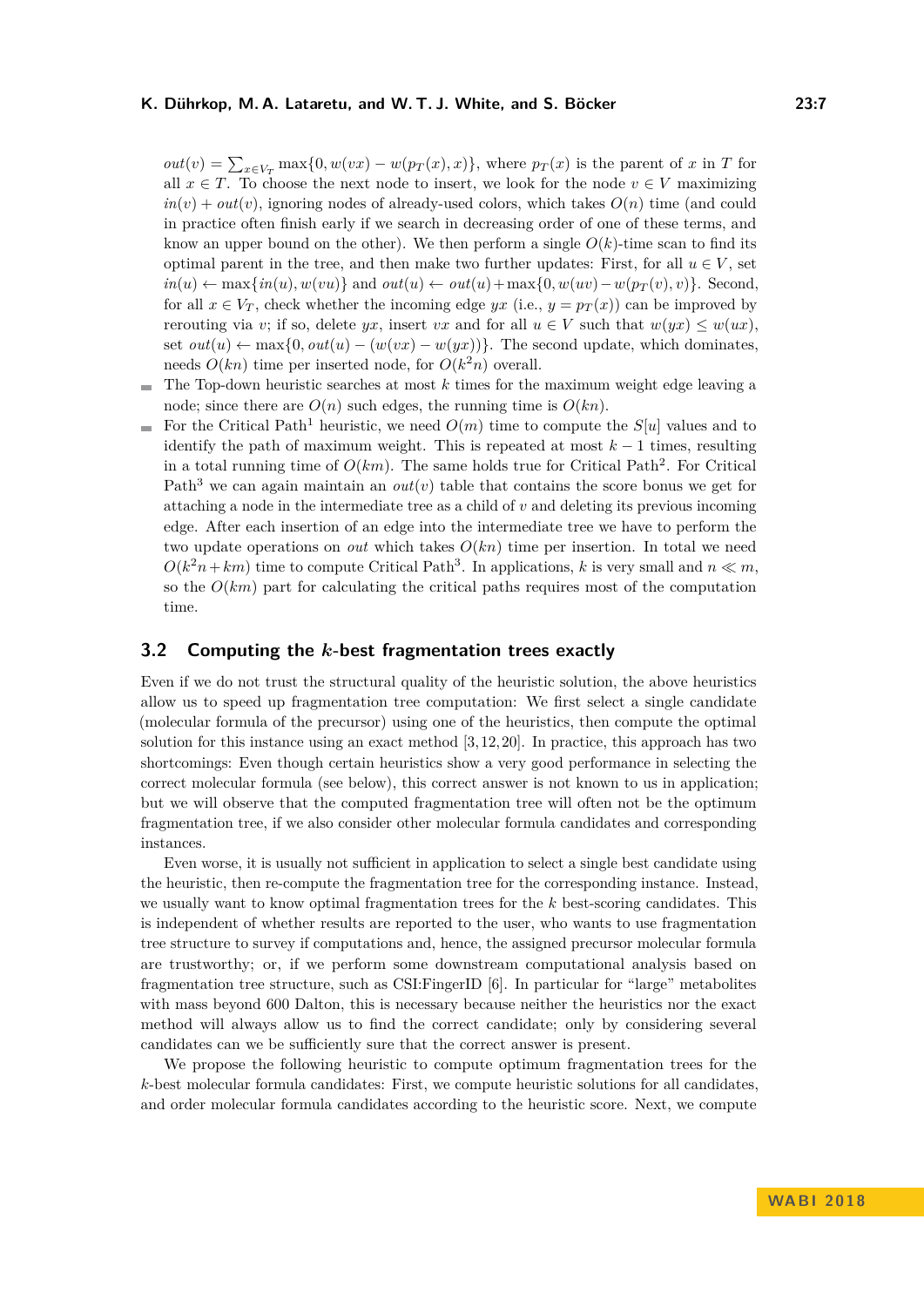### **23:8 Heuristic Algorithms for the Maximum Colorful Subtree Problem**

optimum fragmentation trees for the  $k$  best candidates; for small  $k$ , we can instead choose some fixed parameter, such as 10 candidates. We estimate the maximum  $\Delta \geq 0$  of differences between the score of the optimum solution and the corresponding heuristic solution, using those candidates for which we know the exact solution. We now assume that the score difference is upper-bounded by  $\Delta$  for all candidates. We continue to process candidates and compute optimum fragmentation trees from the sorted list, updating the *k*-best candidates and the corresponding score threshold; we stop computations when the heuristic score of a candidate plus  $\Delta$  is smaller than the current score threshold. Clearly, our assumption made above may be violated for certain inputs, making this method a heuristic.

# **4 Data and Instances**

To evaluate whether a heuristic is capable of ranking the correct molecular formula in the top position, we have to use reference data where the true compound structure is known for each MS/MS measurement. We use reference compounds from GNPS [\[19\]](#page-12-3); each reference compound is one instance, corresponding to several graphs (for the different molecular formula candidates of the precursor mass) we have to solve. We then filter instances: For example, we require a mass accuracy of 10 ppm (parts per million), and discard compounds where the precursor mass is missing or outside this mass range. All details can be found in [\[2\]](#page-11-5). This leaves us with 4 050 compounds, each of which is then transformed into typically many instances of the MAXIMUM COLORFUL SUBTREE problem. Each reference compound resulted in between 1 and 21 748 candidate molecular formulas, with median 53 and average 263.8 candidates. To avoid proliferating running times, we consider only the 60 most intense peaks in a MS/MS spectrum that can be decomposed, which is again SIRIUS 4 default behavior. We fix the SIRIUS tree size parameter, which is usually adapted at runtime, at −0*.*5. In addition, we switch off SIRIUS's spectral recalibration.

# **5 Results**

We applied all but the Critical Path heuristics using the RDS postprocessing. We do not evaluate the RDE postprocessing, as it is dominated by RDS (that is, the score is at least as good, in all cases) which, in turn, dominates solutions without postprocessing. Furthermore, both kinds of postprocessing are very fast in practice. For the Critical Path heuristics, RDS cannot improve a solution for variants 1 and 2; while it is in principle possible that it could improve a solution for variant 3, this is very unlikely, and to keep results of the Critical Path heuristics consistent, we disabled the RDS postprocessing for all 3 variants. All heuristics were implemented in Java 8. For the exact method, we use the Integer Linear Program (ILP) from [\[12\]](#page-12-8) with the CPLEX solver 12.7.1 (IBM, <https://www.ibm.com/products/ilog-cplex-optimization-studio>).

First, we evaluated the power of the different heuristics to rank the correct answer (molecular formula) at the top position; see Fig. [3](#page-8-0) (left). We also compared against the exact solution. We observe similar identification rates for the Critical Path heuristics, the Maximum heuristic and the exact method. To test whether this trend is true not only for the top rank, but also for the top *k* ranks, we also evaluated how often any method is capable to rank the correct answer in its top  $k$ , for varying  $k$ ; see Fig. [3](#page-8-0) (right). Identification rates differ much more strongly when varying *k* for one method than for different methods and one *k*; to ease interpretation, we normalize identification rates by subtracting the identification rate of the exact method. We see that all heuristics but for the three Critical Path variants result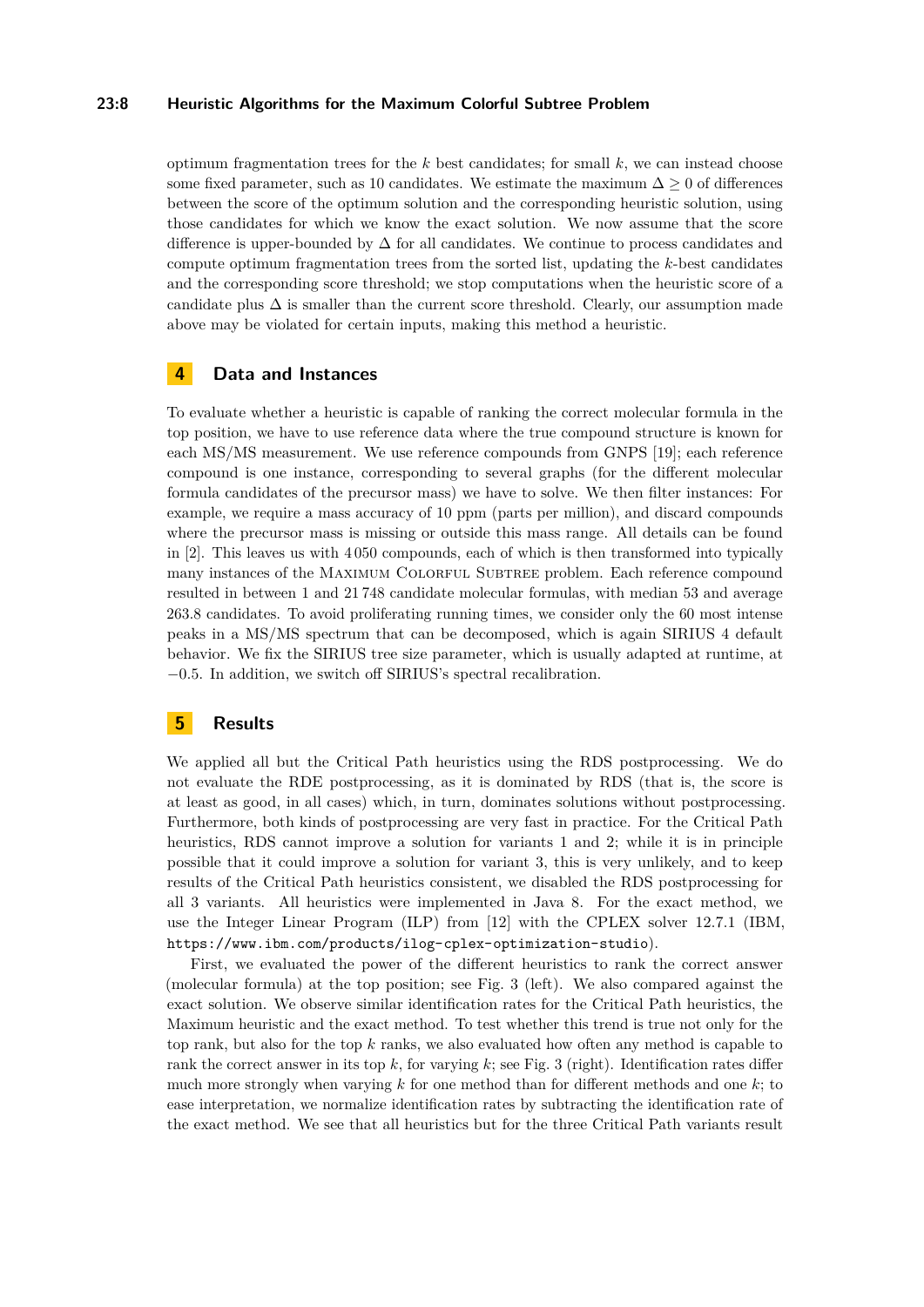<span id="page-8-0"></span>

**Figure 3** Performance evaluation, finding the correct molecular formula. Left: *Percentage* of compounds where the correct molecular formula received the highest score. Note the zoom of the y axis. Right: *Percentage point difference* against exact computations; how often is the correct answer part of the top *k* output of each method? Note that "Maximum" is one of the heuristics.

in inferior rankings, losing one or more percentage points for most ranks. In contrast, the Critical Path heuristics rank solutions with power comparable to the exact method, and the latter two variants often outperform the exact method. Somewhat surprisingly, the maximum over all heuristics performs even better than the best heuristic.

Second, we compared running times of the different methods; see Fig. [4.](#page-9-0) Running times were measured using a single thread on an Intel E5-2630v3 at 2.40 GHz with 64 GB RAM. The total running time for the exact methods over all instances is almost one month, underlining the importance of speeding up computations. But also note that solving all instances exactly requires only about 100-fold the time required for constructing the instance graphs. For each method, we sorted all instances by running time; we then determined how much time is required to solve the "easiest"  $x \%$  of instances for that method, for each  $0 \le x \le 100$ . Generally, the ordering of instances is different for each method. For all methods, we observe that the "hardest" 5 % of the instances are responsible for most of the total running time; this has been observed before [\[2,](#page-11-5) [12\]](#page-12-8). In comparison to the exact method, all heuristics are very fast – at least two orders of magnitude faster. In particular, *each* heuristic is faster than the method for constructing the instance graphs; running all heuristics, as required for the Maximum heuristic, requires about the same time as the graph construction. Comparing heuristics' running times, we see that the Kruskal-style heuristic is slowest, and that the first variant of the Critical Path heuristic is faster in practice than variants 2 and 3, but not significantly.

Third, we compared the scores reached by the different heuristics to the scores of the exact solutions; see Fig. [5](#page-10-0) (left). For each compound, we only considered the instance of the MAXIMUM COLORFUL SUBTREE that corresponds to the true candidate molecular formula. We report scores relative to the exact solution (at  $100\%$ ), and sorted instances with respect to this relative score. In the resulting plot, it is not obvious which of the heuristics "Insertion", "Kruskal-style" and "Critical Path<sup>1</sup>" should be preferred. We see that Critical Path<sup>3</sup> heuristic and, hence, the maximum of all methods are able to compute (almost) optimal solutions for about 80 % of the instances. In turn, this means that even for these methods which perform extremely well in ranking the correct answer, we miss the optimal solution in about 20 % of the instances. In addition, we compared scores of the Critical Path $3$  heuristic against the exact method in more detail, see Fig. [5](#page-10-0) (right): We see that for instances where the heuristic does not find the optimal solution, the computed solution is only "slightly suboptimal" with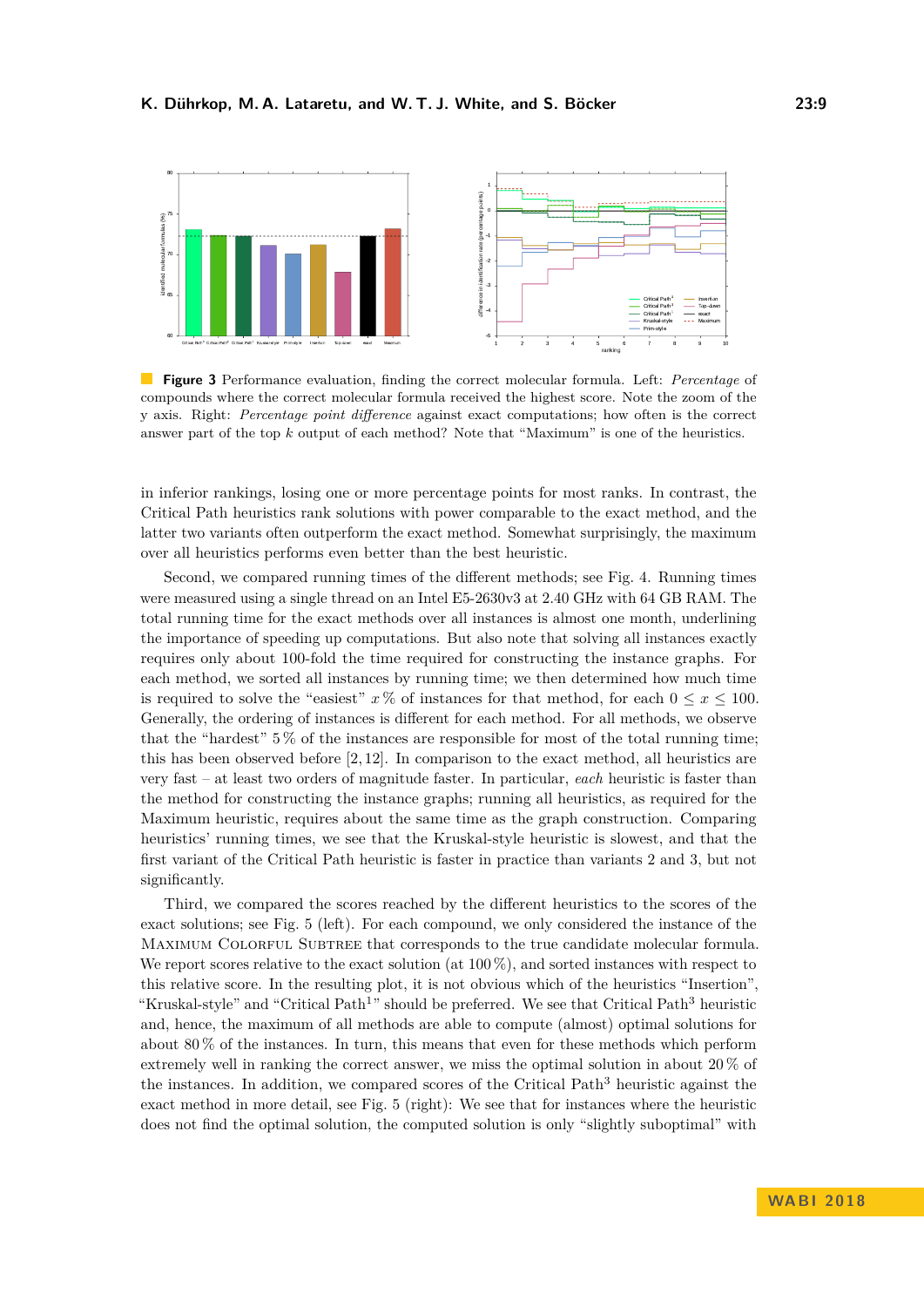<span id="page-9-0"></span>

**Figure 4** Running times of the different methods. One instances consists of all graphs generated for one compound in the dataset, considering all decompositions of the precursor mass. For each method, instances are sorted with respect to running time, and we report amortized running times. We also report running times for constructing the instance DAGs and for the exact method.

respect to its score. In fact, Pearson correlation between the two measures is +1*.*00.

Fourth, we evaluate the solution structure quality of the Critical Path<sup>3</sup> heuristic. Unfortunately, the "true fragmentation tree" cannot be determined experimentally [\[11\]](#page-12-5). To this end, we compare heuristic tree structures against tree structures computed using the exact method. For each compound, we restrict the comparison to the true candidate molecular formula; for other candidate molecular formulas, the optimal tree cannot possibly be the "'true fragmentation tree". See Fig. [6.](#page-11-9) For tree sizes, we observe rather large deviations between heuristic and optimal trees; in contrast, the overall distribution of tree sizes is highly similar. But if we compare tree structures, we observe much larger differences between the Critical Path<sup>3</sup> heuristic and the exact method: We measure structural similarity comparing either the set of node labels (fragments) or the set of edge labels (losses) of the two trees. We estimate the similarity of two (finite) sets *A, B* using the *Jaccard similarity coefficient*  $J(A, B) = |A \cap B| / |A \cup B| \in [0, 1]$ . We observe that more than 20 % of the heuristic trees differ from the corresponding optimal tree; for at least  $10\%$ , this difference is significant.

# **6 Conclusion**

We have presented heuristics for the MAXIMUM COLORFUL SUBTREE problem. Our evaluation shows that the Critical Path<sup>3</sup> heuristic is well-suited for choosing the correct candidate molecular formula, when applied to tandem mass spectrometry data of small molecules. Our evaluation sidesteps the catch-22 that we want to evaluate solutions based on structure and not score when, at the same time, the correct solution structure is not known. Even when the heuristic returns a suboptimal solution, the score is usually very close to the optimal score. Furthermore, the heuristics allow us to rank candidates, and to restrict computation of exact solutions to the top-ranked candidates (Sec. [3.2\)](#page-6-0). In application, this combination resulted in significant speedups without sacrificing fragmentation tree quality.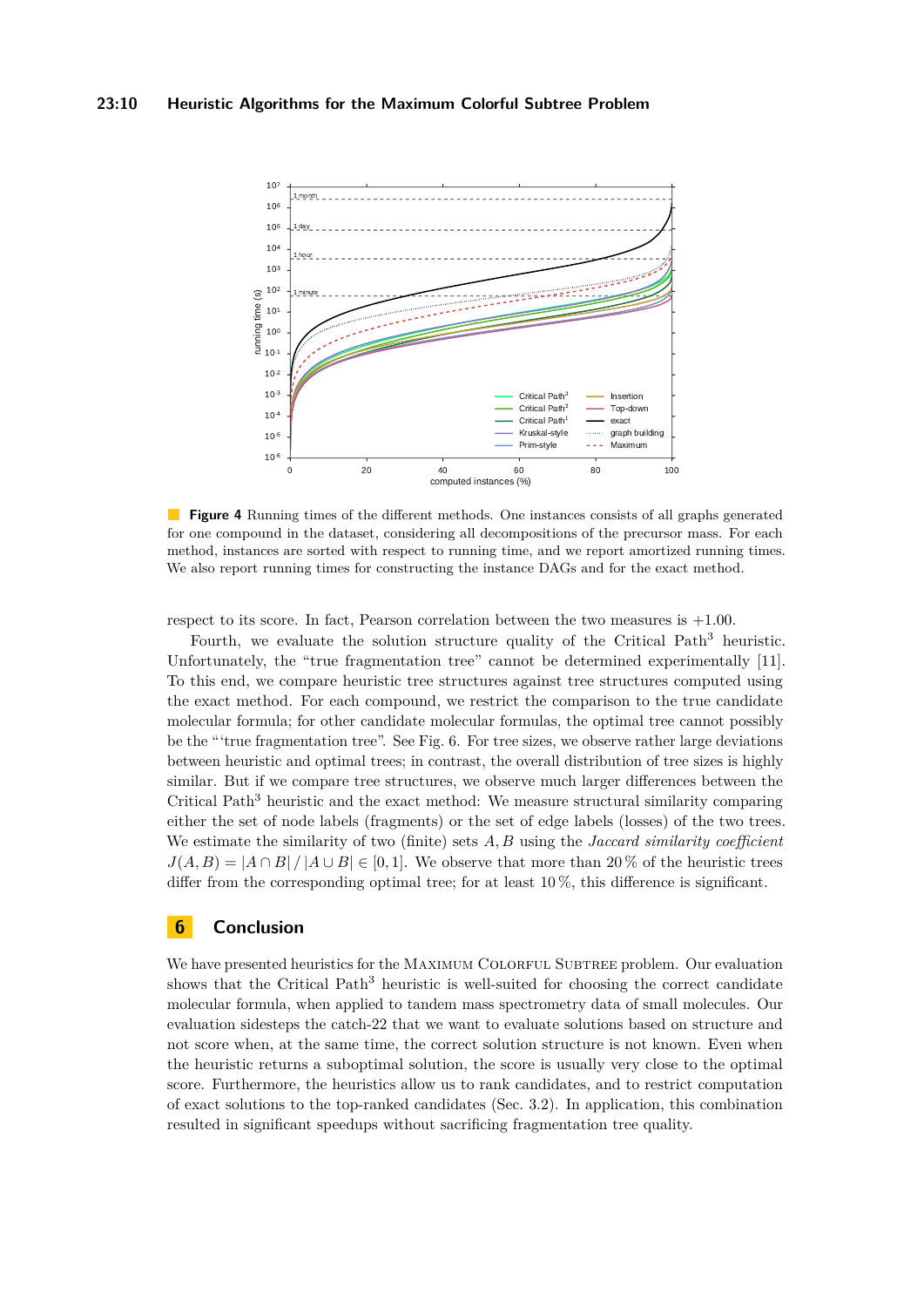<span id="page-10-0"></span>

**Figure 5** Left: Relative scores of the heuristics. For each MAXIMUM COLORFUL SUBTREE instance, we consider the relative score in comparison to the exact method at 100 %. For each method, instances are sorted with respect to relative score. Right: Comparison of the score of the Critical Path<sup>3</sup> heuristic in comparison to the optimal score of the instance. For each compound, we consider only the true molecular formula candidate.

The structure of the heuristic tree deviates significantly from the optimal tree for more than 20 % of the instances. We therefore argue against using this tree for downstream analysis, such as machine learning [\[6,](#page-11-4) [15\]](#page-12-6). A back-of-the-envelope calculation indicates the problem: If we assume that  $20\%$  of the heuristic trees are "structurally faulty", then a pairwise comparison of trees will result in 36 % tree pairs where at least one of the trees is "structurally faulty".

Building an instance DAG requires more time than running any of the presented heuristics. We conjecture that there is only limited potential for speeding up the graph building phase. To this end, whereas searching for better (and not significantly slower) heuristics is still a valid undertaking, faster heuristics are of little practical use. It is worth mentioning that computing exact solutions for the NP-hard MAXIMUM COLORFUL SUBTREE problem takes only about 100-fold the time needed for constructing the graph instances; further speed-up is possible using data reductions and a stronger ILP formulation of the problem from [\[20\]](#page-13-2).

Even elaborate heuristics for a bioinformatics problem, which are capable of finding solutions with objective function value very close to the optimum, can result in solutions which are structurally very dissimilar from the optimum structure. We showed that this is not only a theoretical possibility, but happens regularly for real-world instances. This underlines the importance of finding exact solutions for bioinformatics problems; the structure of solutions found by heuristic, including local search heuristics such as Markov chain Monte Carlo, may deviate significantly from the optimal solution.

#### **Availability**

The Critical Path<sup>3</sup> heuristic and the exact method are available through the SIRIUS  $4$ software (<https://bio.informatik.uni-jena.de/software/sirius/>) and also from GitHub (<https://github.com/boecker-lab/sirius>). Source code for all other heuristics will be made available upon request. Instances are available from [https://bio.informatik.](https://bio.informatik.uni-jena.de/data/) [uni-jena.de/data/](https://bio.informatik.uni-jena.de/data/).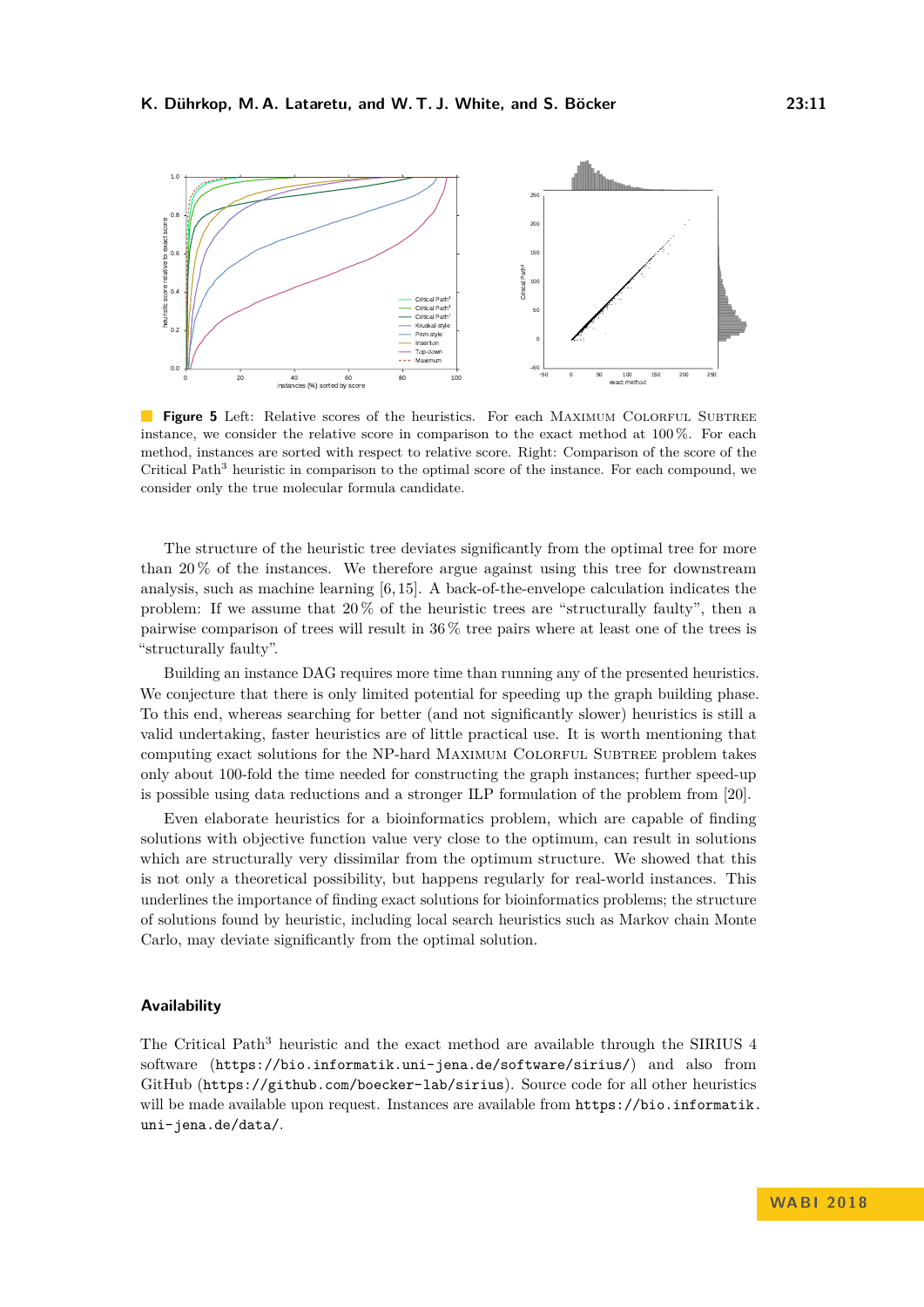## **23:12 Heuristic Algorithms for the Maximum Colorful Subtree Problem**

<span id="page-11-9"></span>

**Figure 6** Left: Size of the fragmentation tree. Instances are sorted with respect to the size of the optimal fragmentation tree (black); green bars indicate the corresponding tree sizes for the Critical Path<sup>3</sup> heuristic. Middle: Distribution of tree sizes for the exact method (black) and the Critical Path<sup>3</sup> heuristic (green). Right: Comparison of the fragmentation tree structure, optimal tree vs. the tree computed by the Critical Path<sup>3</sup> heuristic. Note the zoom of the x axis. In all three cases, we consider only the true molecular formula candidate for each compound.

#### **References**

- <span id="page-11-0"></span>**1** Alexander A Aksenov, Ricardo da Silva, Rob Knight, Norberto P Lopes, and Pieter C Dorrestein. Global chemical analysis of biology by mass spectrometry. *Nature Reviews Chemistry*, 1(7):0054, 2017.
- <span id="page-11-5"></span>**2** Sebastian Böcker and Kai Dührkop. Fragmentation trees reloaded. *J Cheminform*, 8:5, 2016. [doi:10.1186/s13321-016-0116-8](http://dx.doi.org/10.1186/s13321-016-0116-8).
- <span id="page-11-3"></span>**3** Sebastian Böcker and Florian Rasche. Towards de novo identification of metabolites by analyzing tandem mass spectra. *Bioinformatics*, 24:I49–I55, 2008. Proc. of *European Conference on Computational Biology* (ECCB 2008). [doi:10.1093/bioinformatics/](http://dx.doi.org/10.1093/bioinformatics/btn270) [btn270](http://dx.doi.org/10.1093/bioinformatics/btn270).
- <span id="page-11-2"></span>**4** Ricardo R. da Silva, Pieter C. Dorrestein, and Robert A. Quinn. Illuminating the dark matter in metabolomics. *Proc Natl Acad Sci U S A*, 112(41):12549–12550, 2015. [doi:](http://dx.doi.org/10.1073/pnas.1516878112) [10.1073/pnas.1516878112](http://dx.doi.org/10.1073/pnas.1516878112).
- <span id="page-11-7"></span>**5** Riccardo Dondi, Guillaume Fertin, and Stéphane Vialette. Complexity issues in vertexcolored graph pattern matching. *J Discrete Algorithms*, 9(1):82–99, 2011. [doi:doi:10.](http://dx.doi.org/doi:10.1016/j.jda.2010.09.002) [1016/j.jda.2010.09.002](http://dx.doi.org/doi:10.1016/j.jda.2010.09.002).
- <span id="page-11-4"></span>**6** Kai Dührkop, Huibin Shen, Marvin Meusel, Juho Rousu, and Sebastian Böcker. Searching molecular structure databases with tandem mass spectra using CSI:FingerID. *Proc Natl Acad Sci U S A*, 112(41):12580–12585, 2015. [doi:10.1073/pnas.1509788112](http://dx.doi.org/10.1073/pnas.1509788112).
- <span id="page-11-6"></span>**7** Guillaume Fertin, Julien Fradin, and Géraldine Jean. Algorithmic aspects of the maximum colorful arborescence problem. In *Proc. of Theory and Applications of Models of Computation (TAMC 2017)*, volume 10185 of *Lect Notes Comput Sci*, pages 216–230, 2017. [doi:10.1007/978-3-319-55911-7\\_16](http://dx.doi.org/10.1007/978-3-319-55911-7_16).
- <span id="page-11-1"></span>**8** Alaa Khedr, Soad S Abd El-Hay, and Ahmed K Kammoun. Liquid chromatography-tandem mass spectrometric determination of propofol in rat serum and hair at attogram level after derivatization with 3-bromomethyl-propyphenazone. *Journal of pharmaceutical and biomedical analysis*, 134:195–202, 2017. [doi:10.1016/j.jpba.2016.11.051](http://dx.doi.org/10.1016/j.jpba.2016.11.051).
- <span id="page-11-8"></span>**9** Vincent Lacroix, Cristina G. Fernandes, and Marie-France Sagot. Motif search in graphs: Application to metabolic networks. *IEEE/ACM Trans Comput Biology Bioinform*, 3(4):360–368, 2006.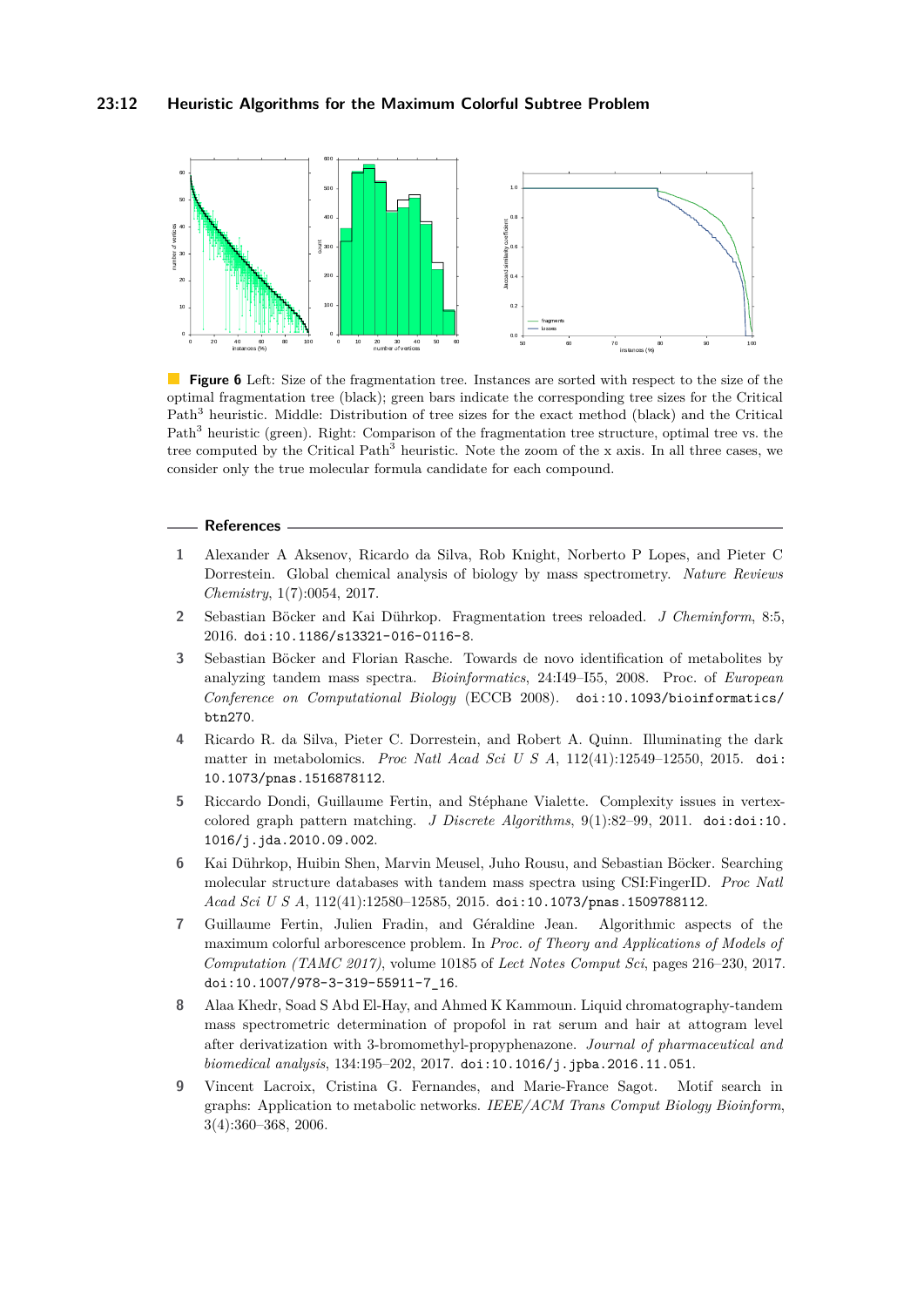### **K. Dührkop, M. A. Lataretu, and W. T. J. White, and S. Böcker 23:13**

- <span id="page-12-0"></span>**10** Gary J. Patti, Oscar Yanes, and Gary Siuzdak. Metabolomics: The apogee of the omics trilogy. *Nat Rev Mol Cell Biol*, 13(4):263–269, 2012. [doi:10.1038/nrm3314](http://dx.doi.org/10.1038/nrm3314).
- <span id="page-12-5"></span>**11** Florian Rasche, Aleš Svatoš, Ravi Kumar Maddula, Christoph Böttcher, and Sebastian Böcker. Computing fragmentation trees from tandem mass spectrometry data. *Anal Chem*, 83(4):1243–1251, 2011. [doi:10.1021/ac101825k](http://dx.doi.org/10.1021/ac101825k).
- <span id="page-12-8"></span>**12** Imran Rauf, Florian Rasche, François Nicolas, and Sebastian Böcker. Finding maximum colorful subtrees in practice. *J Comput Biol*, 20(4):1–11, 2013. [doi:10.1089/cmb.2012.](http://dx.doi.org/10.1089/cmb.2012.0083) [0083](http://dx.doi.org/10.1089/cmb.2012.0083).
- <span id="page-12-2"></span>**13** Emma L Schymanski, Heinz P Singer, Jaroslav Slobodnik, Ildiko M Ipolyi, Peter Oswald, Martin Krauss, Tobias Schulze, Peter Haglund, Thomas Letzel, Sylvia Grosse, Nikolaos S Thomaidis, Anna Bletsou, Christian Zwiener, María Ibáñez, Tania Portolés, Ronald de Boer, Malcolm J Reid, Matthias Onghena, Uwe Kunkel, Wolfgang Schulz, Amélie Guillon, Naïke Noyon, Gaëla Leroy, Philippe Bados, Sara Bogialli, Draženka Stipaničev, Pawel Rostkowski, and Juliane Hollender. Non-target screening with high-resolution mass spectrometry: critical review using a collaborative trial on water analysis. *Analytical and bioanalytical chemistry*, 407:6237–6255, 2015. [doi:10.1007/s00216-015-8681-7](http://dx.doi.org/10.1007/s00216-015-8681-7).
- <span id="page-12-7"></span>**14** Emma Louise Schymanski, Christoph Ruttkies, Martin Krauss, Céline Brouard, Tobias Kind, Kai Dührkop, Felicity Ruth Allen, Arpana Vaniya, Dries Verdegem, Sebastian Böcker, Juho Rousu, Huibin Shen, Hiroshi Tsugawa, Tanvir Sajed, Oliver Fiehn, Bart Ghesquière, and Steffen Neumann. Critical Assessment of Small Molecule Identification 2016: Automated methods. *J Cheminf*, 9:22, 2017. [doi:10.1186/s13321-017-0207-1](http://dx.doi.org/10.1186/s13321-017-0207-1).
- <span id="page-12-6"></span>**15** Huibin Shen, Kai Dührkop, Sebastian Böcker, and Juho Rousu. Metabolite identification through multiple kernel learning on fragmentation trees. *Bioinformatics*, 30(12):i157–i164, 2014. Proc. of *Intelligent Systems for Molecular Biology* (ISMB 2014). [doi:10.1093/](http://dx.doi.org/10.1093/bioinformatics/btu275) [bioinformatics/btu275](http://dx.doi.org/10.1093/bioinformatics/btu275).
- <span id="page-12-1"></span>**16** Aleksandra Skirycz, Sylwia Kierszniowska, Michaël Méret, Lothar Willmitzer, and George Tzotzos. Medicinal bioprospecting of the amazon rainforest: A modern eldorado? *Trends in biotechnology*, 34:781–790, 2016. [doi:10.1016/j.tibtech.2016.03.006](http://dx.doi.org/10.1016/j.tibtech.2016.03.006).
- <span id="page-12-4"></span>**17** Stephen E. Stein. Mass spectral reference libraries: An ever-expanding resource for chemical identification. *Anal Chem*, 84(17):7274–7282, 2012. [doi:10.1021/ac301205z](http://dx.doi.org/10.1021/ac301205z).
- <span id="page-12-9"></span>**18** Robert Endre Tarjan. A class of algorithms which require nonlinear time to maintain disjoint sets. *J Comput System Sci*, 18(2):110–127, 1979.
- <span id="page-12-3"></span>**19** Mingxun Wang, Jeremy J. Carver, Vanessa V. Phelan, Laura M. Sanchez, Neha Garg, Yao Peng, Don Duy Nguyen, Jeramie Watrous, Clifford A. Kapono, Tal Luzzatto-Knaan, Carla Porto, Amina Bouslimani, Alexey V. Melnik, Michael J. Meehan, Wei-Ting Liu, Max Crüsemann, Paul D. Boudreau, Eduardo Esquenazi, Mario Sandoval-Calderón, Roland D. Kersten, Laura A. Pace, Robert A. Quinn, Katherine R. Duncan, Cheng-Chih Hsu, Dimitrios J. Floros, Ronnie G. Gavilan, Karin Kleigrewe, Trent Northen, Rachel J. Dutton, Delphine Parrot, Erin E. Carlson, Bertrand Aigle, Charlotte F. Michelsen, Lars Jelsbak, Christian Sohlenkamp, Pavel Pevzner, Anna Edlund, Jeffrey McLean, Jörn Piel, Brian T. Murphy, Lena Gerwick, Chih-Chuang Liaw, Yu-Liang Yang, Hans-Ulrich Humpf, Maria Maansson, Robert A. Keyzers, Amy C. Sims, Andrew R. Johnson, Ashley M. Sidebottom, Brian E. Sedio, Andreas Klitgaard, Charles B. Larson, Cristopher A. Boya P, Daniel Torres-Mendoza, David J. Gonzalez, Denise B. Silva, Lucas M. Marques, Daniel P. Demarque, Egle Pociute, Ellis C. O'Neill, Enora Briand, Eric J N. Helfrich, Eve A. Granatosky, Evgenia Glukhov, Florian Ryffel, Hailey Houson, Hosein Mohimani, Jenan J. Kharbush, Yi Zeng, Julia A. Vorholt, Kenji L. Kurita, Pep Charusanti, Kerry L. McPhail, Kristian Fog Nielsen, Lisa Vuong, Maryam Elfeki, Matthew F. Traxler, Niclas Engene, Nobuhiro Koyama, Oliver B. Vining, Ralph Baric, Ricardo R. Silva, Samantha J. Mascuch, Sophie Tomasi, Stefan Jenkins, Venkat Macherla, Thomas Hoffman, Vinayak Agarwal, Philip G. Williams,